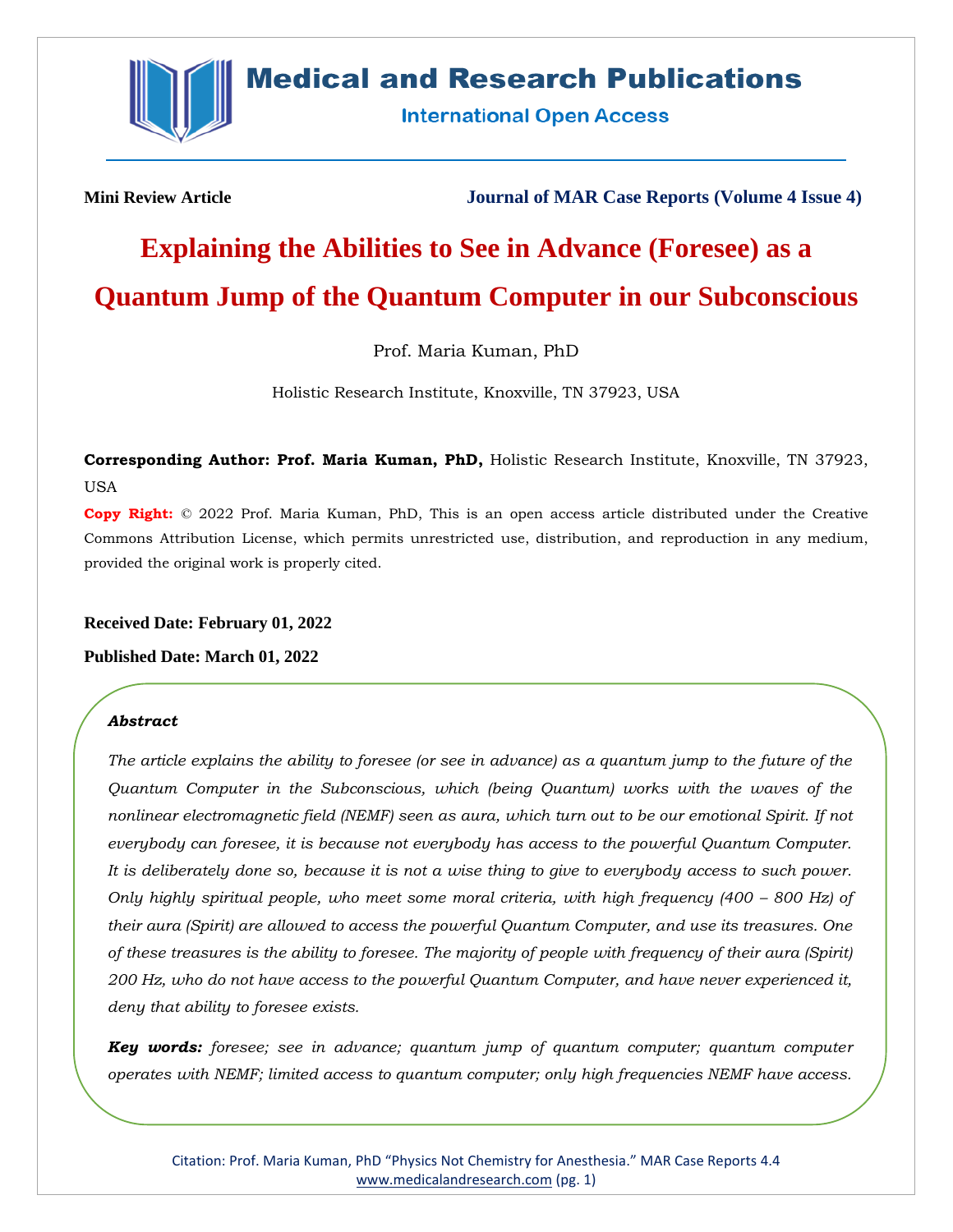#### **Introduction**

#### **The Ability to Foresee (See in Advance)**

I was a sophomore student and I borrowed a book from a friend of my friend to read for the exam. After the exam I had to go to the place where this person lived and return the book. Traveling to his place (I had the address but I have never been there), I saw like in a video where he lives. I saw the house, his apartment on the first floor on the left. I saw myself ringing the bell, he is opening the door hesitating for a moment (to invite me in or not) and I knew why he hesitated – there was a girl in his room. He invites me to follow him. I am entering his room, seeing the window on the right – his desk at the window, his bed on the left and a girl sitting on his bed [1].

When I arrived at the address, the house was the same as the one I saw in the video in my head. His apartment was on the first floor on the left, where I saw it on the video. I rang the bell, he opened the door, hesitated to invite me to his room or just take the book. Finally, he decided to invite me and motion to me to follow him. I entered his room, his desk was at the window on the right, where I saw it in advance, and on the left the same girl was sitting on his bed at the place I saw her in advance. I wanted to pinch myself to see that I am real and all that I saw in the video in my head is really happening [1].

I was very disturbed by this detailed vision in advance, and my disturbed conscious mind was telling me that it was not logical to know in advance what would happen. The University was teaching us that things like these shouldn't be happening because they were a violation of the causality principle, but they were happening. And advanced visions like this one happened more than once in my life. I was walking uphill to the Physics Faculty, for announced consultation with the Assistant Professor before the exam, when I saw like in a video running in my head the consultation in action. I have never been in his office before. I saw in the video in my head where his office was. I knocked at the door, and at his "Yes" answer I entered his office. His desk was on the left [1].

In my vision, when I asked the Assistant Professor my question, he was very disturbed and said that he remembered having trouble with this same question when he was a student, but he didn't remember how he solved the problem. He was so disturbed that he pulled a handkerchief from his pocket to wipe the sweat from his forehead (and it was winter time). I arrived at the faculty and saw one of my colleagues coming down the stairs. He said: "You came for the consultation? He is not in his office." Based on what I saw in the video running in my head, I said: "Probably he stepped out for a short time. Come with me let's check once more" [1].

The office was where I saw it in the video running in my head. I knocked on the door. At his answer "Yes" I entered his office. His desk was on the left where I saw it in my vision. I asked him my troublesome question. He was very disturbed and said that he remembered having trouble with this same question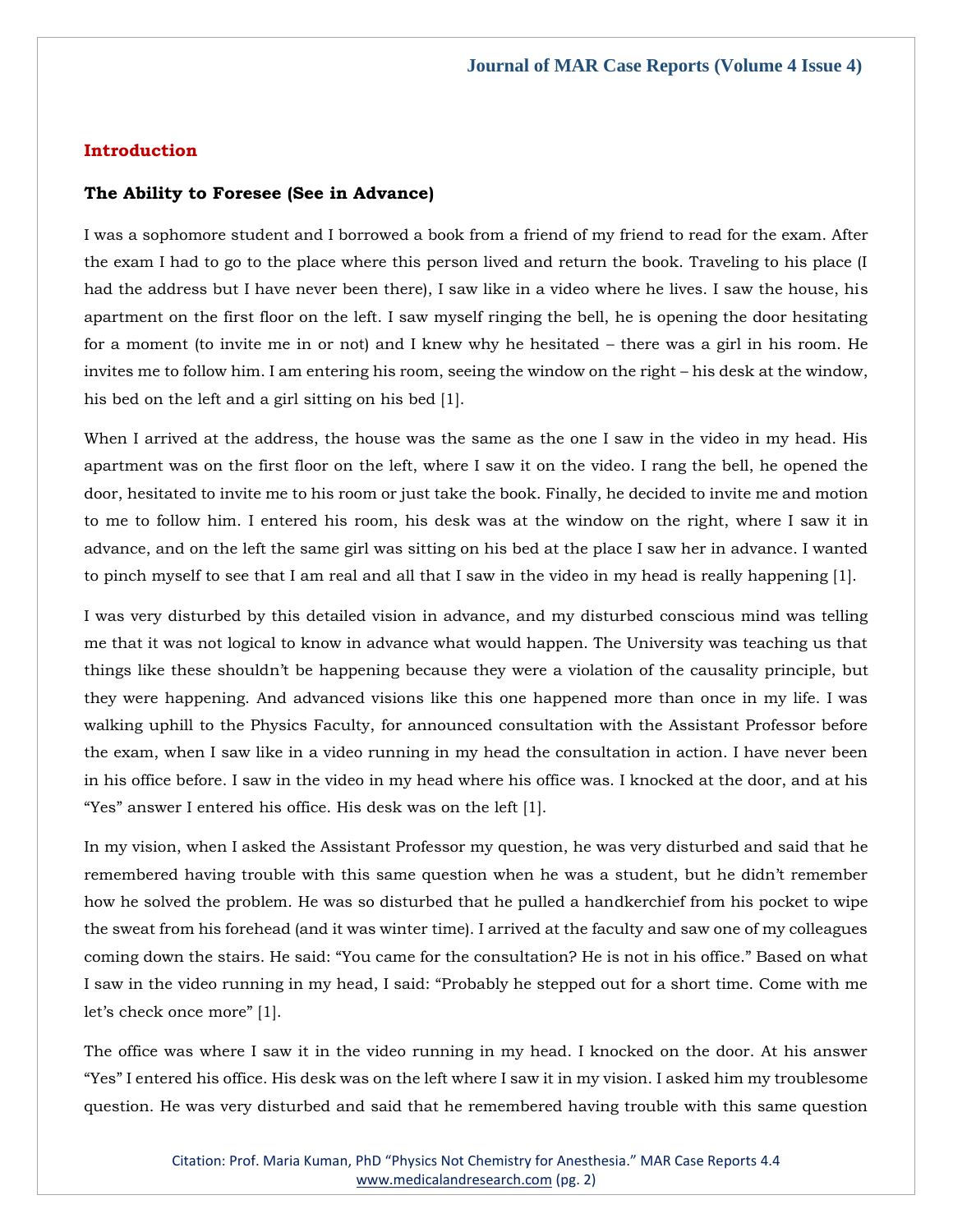when he was a student, but he didn't remember how he solved the poblem. He was so disturbed that he pulled a handkerchief from his pocket to wipe the sweat from his forehead and it was not hot at all. Everything I saw in advance on the video in my head repeated with pedantic accuracy [1].

I was very disturbed again by this detailed vision in advance because the University was teaching us that things like these shouldn't be happening. I was not supposed to know in advance what would happen – this was in violation of the causality principle. Our science was saying that it was impossible to foresee events, but I was seeing in advance what would happen. I was foreseeing the near future, but I couldn't see that in the far future I would become a scientist, would be intuitively driven to do research in this area, and as a result I would be able to understand and explain scientifically how foreseeing and others unexplained phenomena are done [2].

#### **Studies of the Foreseeing in Russia**

I was a last-year post-graduate student in St. Petersburg, Russia, when on the seminar of our Department of Theoretical Physics Dr. Vassilev introduced us to the studies done in their Lab on people with ability to foresee events. However, I must say they were very far from understanding how this was done. But when after the lecture I told Dr. Vassilev that I am one of these foreseeing people, he insisted that I needed to go to their Lab to be studied. When I told him that I didn't have time for it because I was trying to sum up my results and finish writing the thesis. He was very frustrated and said: "It is so difficult to find people who can see in advance with their Mind, and when we find them, they don't have the time to come to our Lab to be studied."

#### **My Studies of the Aura**

Our science cannot explain the phenomenon seeing in advance because our science chose to believe that we are only material body. However, I was instinctively drawn to study the aura. I started with photographing the aura in high frequency electric field, which multiply the photons of the weak aura and makes its photographing possible (it is called Kirlian photography). I noticed that the aura is brighter when we experience positive emotions and dimmer when we experience negative emotions.

The Russian scientist Shkatov [3] invented and patented equipment, which allows him to measure the spinning of the aura. He found with his equipment that at positive emotions our aura spins clockwise, while at negative emotions the aura spins counterclockwise. Nonlinear physics teaches that vortices spin clockwise and suck energy in. This explains why positive emotions make the aura brighter – they make the aura spin clockwise and suck energy in. Nonlinear physics teaches that anti-vortices spin counterclockwise and emit energy. This explains why negative emotions make the aura dimmer - they make the aura spin counterclockwise and loose energy.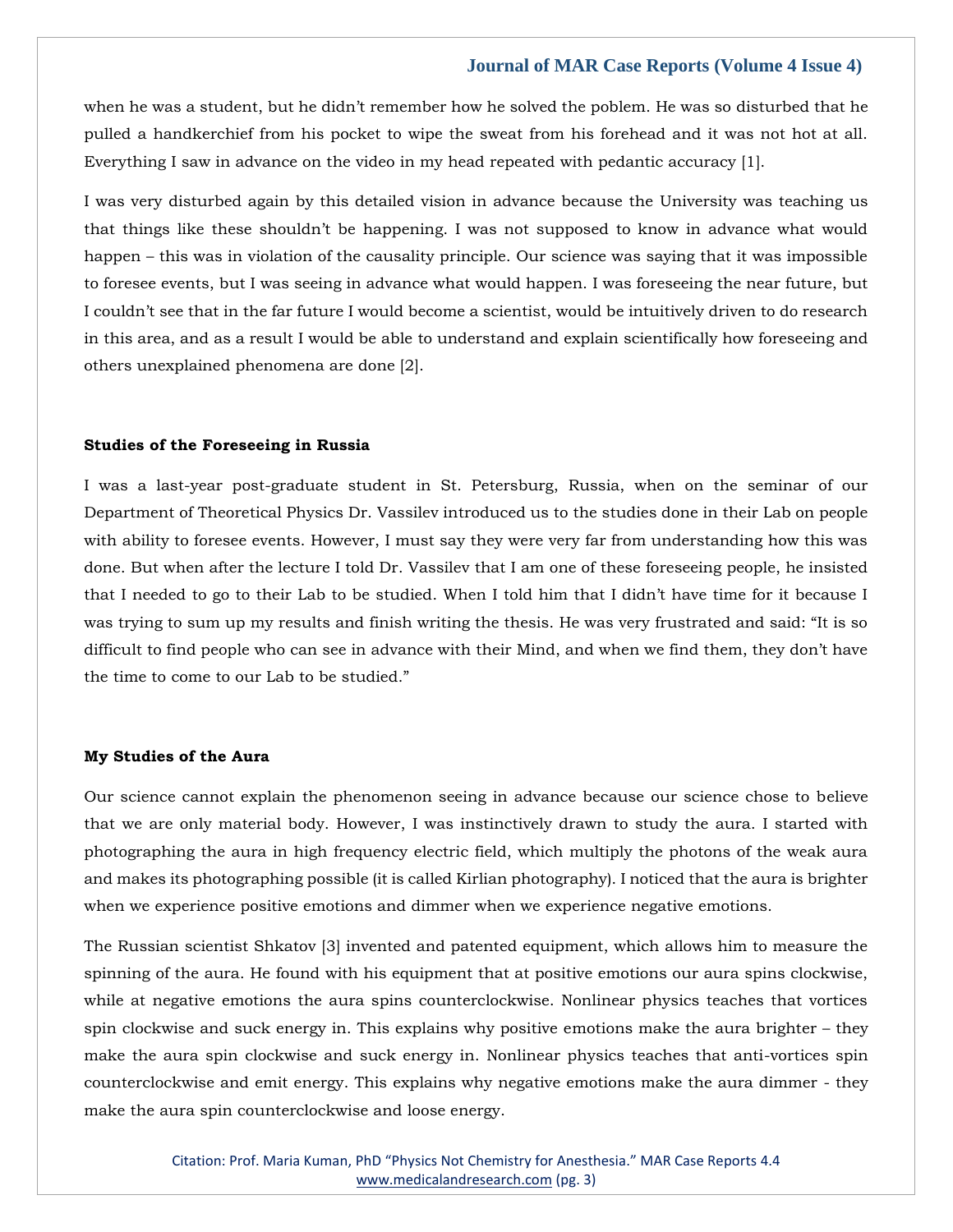To be able to measure in numbers how much brighter the aura becomes at positive emotions or dimmer at negative emotions, I had to create and patent a very sensitive equipment allowing me to measure the weak aura, which is electromagnetic field 1,000 times weaker than the field created by the biocurrents of the material body [4]. This sensitive equipment allowed me to measure the weak field of the aura and its alternating vortices and anti-vortices, which made it obvious that the aura is nonlinear electromagnetic field (NEMF).

If at positive emotions the clockwise spinning aura's NEMF becomes brighter because it sucks NEMF energy in, there must be reservoir of NEMF energy available out there [5]. I call this reservoir of NEMF energy Space Matrix because this is the energy from which the Universe was created [6]. Since nonlinear fields do not dissipate, first a sphere of this not dissipating NEMF was created. I call it Space Matrix because from it the Universe was created. Since nonlinear fields can imprint information, the Creator imprinted on the Space Matrix NEMF the information about the Universe he wanted to create, and the Universe was created.

#### **The Aura Is Our Spirit**

Since at positive emotions when our aura's NEMF spins clockwise and sucks NEMF energy from the Space Matrix NEMF we say we are in high Spirit, and at negative emotions when our aura's NEMF spins counterclockwise and emits NEMF energy to the Space Matrix NEMF we say we are in low Spirit, our aura must be our Spirit. After I made this conclusion, I found that the ancient Jewish Cabala was teaching to high priest thousands of years ago that the aura is our Spirit. This makes us a material body and Spirit, which we see as aura [7].

#### **With the Waves of the Spirit a Quantum Computer Operates in the Subconscious**

I found through measurements with my supersensitive equipment that our aura (Spirit) is emotional [8] and if so, the Spirit is the one that makes us emotional and creative – without the Spirit we would be very primitive creatures (the material body is incapable of experience emotions). Since the Emotional Brain called Limbic System is in the Subconscious, obviously, to give us freedom of choice, the Creator put everything related to the emotional Spirit in the Subconscious. In the Subconscious with the waves of the Spirit operates a Quantum Computer, which is much more sophisticated than our Conscious Computer. How do I know this?

Hypnotists, who put the Conscious to sleep to access the Subconscious, found with surprise that hypnotized people with sleeping Conscious calculate many thousands of times faster. This means that in the Subconscious we have more sophisticated computer than our Conscious Computer, but being in the Subconscious we don't have conscious awareness of its existence. Since everything related to the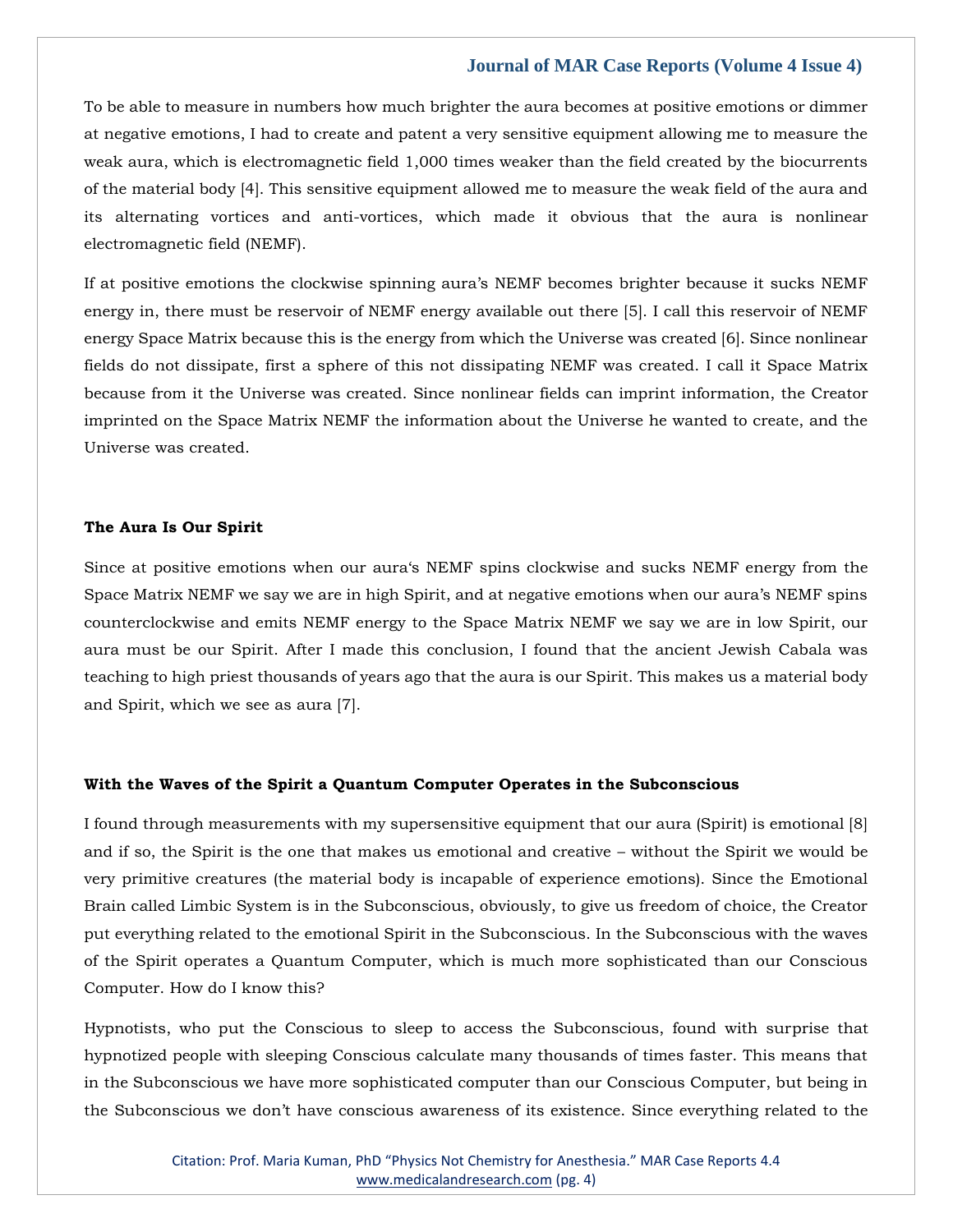Spirit is in the Subconscious, and the Spirit is NEMF, obviously the sophisticated computer in the Subconscious operates with the waves of our Spirit NEMF and if so, it must be a Quantum Computer.

### **The Foreseeing with the Mind Is a Quantum Jump Ahead of Time of the Quantum Computer in Our Subconscious**

Now, when we know that we have a Quantum Computer in the Subconscious (without having conscious awareness of its existence), we can explain the ability of some people to foresee events, which is a quantum jump to the future of the Quantum Computer. We can also explain why only a few people have this ability. It is because the access to the powerful Quantum Computer in the Subconscious is limited – access to the powerful Quantum Computer have only spiritual people with high frequency of their aura (Spirit) NEMF, who meat some moral criteria.

Dr. Valerie Hunt found that the people, who can foresee the future and see the past [9], have auras with frequency 400 to 800 Hz - these are the people who have access to the powerful Quantum Computer in their Subconscious. These foreseeing people are old Spirits, who by loving, forgiving, and helping others have reached higher spiritual level with high-frequency of their aura (Spirit) NEMF. However, 90% of the people on Earth are young Spirits with frequency of their aura (Spirit) 200 Hz. These young Spirits do not have access to their powerful Quantum Computer, and have never experienced foreseeing the future. They are the people who deny the existence of ability to foresee the future or see the past.

The Creator wisely limited the access to the powerful Quantum Computer because in the hands of bad people the powerful Quantum Computer can do a lot of harm. If we are wise, we would do the same – restrict the access to the powerful Quantum Computers, which we are trying to create.

#### **Conclusion**

In conclusion, foreseeing or seeing in advance is done through the Quantum Computer in the Subconscious, which allows quantum jumps to the future. If so, it does not obey the causality principle. In my article [10], I underlined that in the four-dimensional representation of Minkovski, two cones are the so-called "Real World" (the material world) in which nothing can travel with a speed higher than the speed of light and the causality principle is strictly followed. However, there are two more cones, called "Elsewhere", where speeds higher than the speed of light are allowed and the causality principle does not apply. These are the cones of our Subconscious, where our Quantum Computer operates with the waves of our aura (Spirit) NEMF.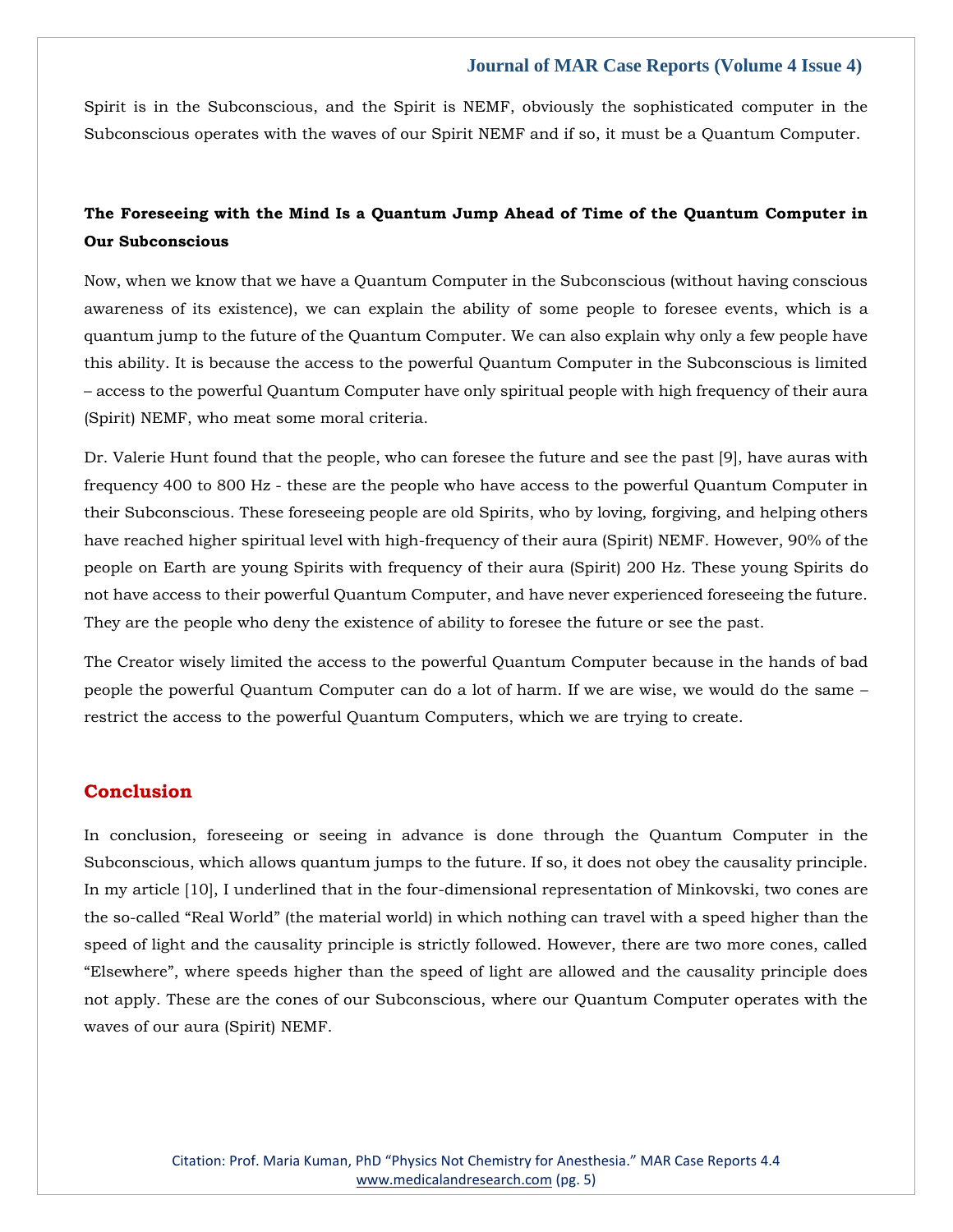Everything material is a material body and NEMF [11]). The fact that every elementary particle has its own NEMF [11] automatically explains the dualism wave - particle. It also explains the fact that two coupled electrons (with total spin 0) remained instantaneously connected when one of them was taken to London and the other to New York. This means that: 1/ the particles' NEMF communicate through the media NEMF of the Space Matrix and 2/ their instantaneous connection means that it is done with a speed higher than the speed of light. This is what Einstein called "spooky action at a distance" [12] because his relativistic theories were built on the postulate that: 1/ nothing can travel with a speed higher than the speed of light (which is true for all material particles, but not for their NEMF). Also, basic postulate of the Einstein relativistic theories was that there is no ether (Space Matrix NEMF), and if this were true instantaneous connection between two coupled particles would be impossible.

This instantaneous connection between coupled particles at large distance proves that there is media (Space Matrix NEMF) between their NEMFs, which allows them to stay connected. The instantaneous (very high speed) connection between the particles means that it is done with a speed higher than the speed of light. The speed of light is the limit for the material particles, but it does not apply to their wave NEMF part, which can connect with a speed higher than the speed of light. This fact also explains the higher rate of computation of the Quantum Computer in our Subconscious, which operates with the waves of the aura (Spirit) NEMF, which allows calculations with a very high speed and allows us to foresee the future, which is nothing else but a quantum jump ahead of time of the Quantum Computer.

Amazingly, Nicola Tesla (1856 – 1943) spoke about "radiation energy" propagating with a speed higher than the speed of light and "passing through the Faraday case". This "radiation energy" is the energy of our aura (Spirit). Being nonlinear electromagnetic field (NEMF), our aura (Spirit) can pass through a screen, a wall, a door, or Faraday case. When Jesus' Spirit left his body after his dead (called resurrection), he was able to join his disciples regardless that the door of their meeting room was locked (for security purposes). This is because the Spirit NEMF can pass through a locked door. If everything material is a material body and NEMF [11], in all living beings the body NEMF is magnetically attached to the Spirit NEMF, which means they spin in opposite directions. Death is separation of these 2 NEMFs, which takes 3 days and 3 nights [13].

#### **References**

[1. M. Kuman, A Guide to the Mind's Secrets, Health and Happiness Books, 1996.](https://www.google.com/search?q=A+Guide+to+the+Mind%E2%80%99s+Secrets&sxsrf=APq-WBv7lcwI-umHN8XBXnDV6vr-SjGXxQ%3A1644837882230&ei=-jsKYpKtDZaH4-EPxZI-&ved=0ahUKEwiSkrvNiv_1AhWWwzgGHUWJDwAQ4dUDCA8&oq=A+Guide+to+the+Mind%E2%80%99s+Secrets&gs_lcp=Cgdnd3Mtd2l6EAwyCAghEBYQHRAeOgcIIxDqAhAnSgQIQRgASgQIRhgAUK4JWK4JYLIPaAFwAXgAgAGmAYgBpgGSAQMwLjGYAQCgAQGgAQKwAQrAAQE&sclient=gws-wiz)

[2. M. Kuman, Explaining the Unexplainable, Health and Happiness Books, 2020.](https://www.google.com/search?q=Explaining+the+Unexplainable&sxsrf=APq-WBvzOwYJ9aJlLPMyh61jvSKqgxa50g%3A1644838653572&ei=_T4KYqmwIoua4-EPzoin2As&ved=0ahUKEwjpoqK9jf_1AhULzTgGHU7ECbsQ4dUDCA8&uact=5&oq=Explaining+the+Unexplainable&gs_lcp=Cgdnd3Mtd2l6EAMyBQgAEIAEMgUIABCABDoHCCMQ6gIQJ0oECEEYAEoECEYYAFD9Dlj9DmCBG2gBcAF4AIABhAGIAYQBkgEDMC4xmAEAoAEBoAECsAEKwAEB&sclient=gws-wiz)

[3. V. Tihoplav, T. Tihoplav, The Harmony of the Chaos, Krilov, 2007 \(Russ.\).](https://www.google.com/search?q=The+Harmony+of+the+Chaos&sxsrf=APq-WBv4ruld96aSMubS5lTeT2veEa4M9g%3A1644838674673&ei=Ej8KYv_BKIOe4-EPqP-_-AE&ved=0ahUKEwj_kqrHjf_1AhUDzzgGHaj_Dx8Q4dUDCA8&uact=5&oq=The+Harmony+of+the+Chaos&gs_lcp=Cgdnd3Mtd2l6EAMyBAgjECcyBggAEBYQHjoHCCMQ6gIQJ0oECEEYAEoECEYYAFDXAVjXAWDLDGgBcAB4AIABhgGIAYYBkgEDMC4xmAEAoAEBoAECsAEKwAEB&sclient=gws-wiz)

4. M. Kuman, Measuring Reiki Healing – [Mystery, Placebo, or Real Energy Healing, Acupuncture and](https://www.google.com/search?q=Measuring+Reiki+Healing+%E2%80%93+Mystery&sxsrf=APq-WBujocO8X_Mkci-h8Ex5HTm9Tyh0Ww%3A1644838694524&ei=Jj8KYpe1H5ua4-EPyvO88AI&ved=0ahUKEwiX4OXQjf_1AhUbzTgGHco5Dy4Q4dUDCA8&oq=Measuring+Reiki+Healing+%E2%80%93+Mystery&gs_lcp=Cgdnd3Mtd2l6EAw6BwgjEOoCECdKBAhBGABKBAhGGABQ4ghY4ghgghJoAXABeACAAc8BiAHPAZIBAzItMZgBAKABAaABArABCsABAQ&sclient=gws-wiz)  [Electro-Therapeutic Research, 42 \(3-4\) 2017.](https://www.google.com/search?q=Measuring+Reiki+Healing+%E2%80%93+Mystery&sxsrf=APq-WBujocO8X_Mkci-h8Ex5HTm9Tyh0Ww%3A1644838694524&ei=Jj8KYpe1H5ua4-EPyvO88AI&ved=0ahUKEwiX4OXQjf_1AhUbzTgGHco5Dy4Q4dUDCA8&oq=Measuring+Reiki+Healing+%E2%80%93+Mystery&gs_lcp=Cgdnd3Mtd2l6EAw6BwgjEOoCECdKBAhBGABKBAhGGABQ4ghY4ghgghJoAXABeACAAc8BiAHPAZIBAzItMZgBAKABAaABArABCsABAQ&sclient=gws-wiz)